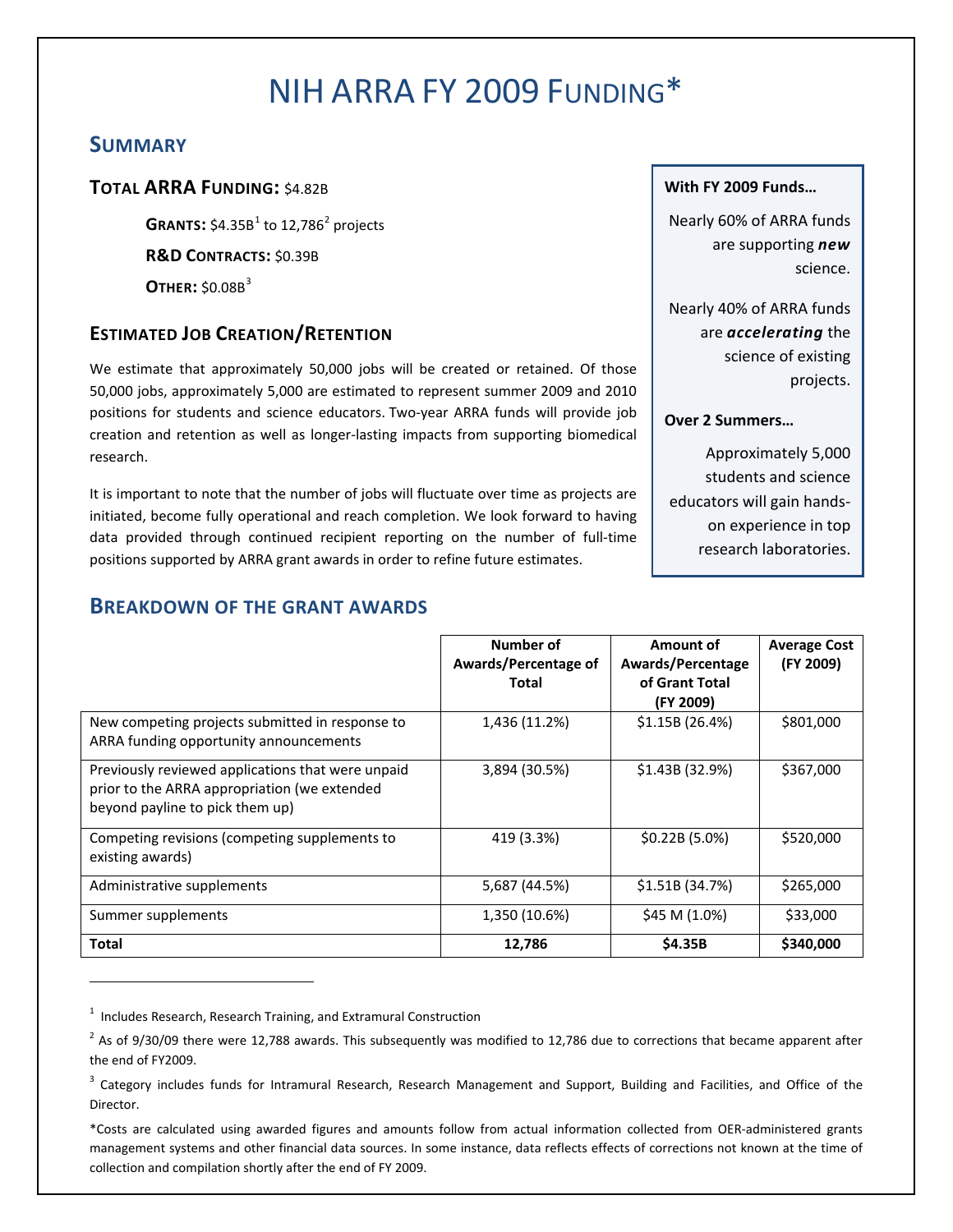# **SUMMARY OF ARRA-SPECIFIC FUNDING OPPORTUNITIES**

#### **CHALLENGE GRANTS:** PRIORITY RESEARCH IN 15 BROAD AREAS

- o More than 20,000 applications received
- o Awarded \$389,161,204 to 840 projects

#### **GRAND OPPORTUNITY (GO) GRANTS:** LARGE-SCALE, HIGH-IMPACT RESEARCH

- o More than 2,000 applications received
- o Awarded \$625,231,375 to 376 projects

#### **SUMMER RESEARCH EXPERIENCES FOR STUDENTS AND SCIENCE EDUCATORS**

- o 1,350 awards, every state has received an award
- o \$45M for 4,985 slots over the two summers (2009 and 2010)

## **ARRA-SPECIFIC FUNDING OPPORTUNITIES[4](#page-1-0)**

| <b>RFA</b>   | <b>Title</b>                                                                                      | <b>Total Number of</b> | <b>Total Amount of</b> |
|--------------|---------------------------------------------------------------------------------------------------|------------------------|------------------------|
|              |                                                                                                   | <b>Awards</b>          | <b>Award (FY 2009)</b> |
| MD-09-006    | NCMHD Community Participation in Health Disparities Intervention                                  | 6                      | \$3,031,543            |
|              | Research Planning Phase (R24)                                                                     |                        |                        |
| MD-09-007    | NCMHD Exploratory Centers of Excellence (P20)                                                     | 5                      | \$3,159,099            |
| MD-09-008    | NCMHD Dissertation Research Award to Increase Diversity (R36)                                     | 6                      | \$208,969              |
| MH-09-170    | Research to Address the Heterogeneity in Autism Spectrum Disorders<br>(R01)                       | 27                     | \$19,336,880           |
| MH-09-171    | Research to Address the Heterogeneity in Autism Spectrum Disorders<br>(Collaborative R01)         | 8                      | \$9,521,548            |
| MH-09-172    | Research to Address the Heterogeneity in Autism Spectrum Disorders<br>(R21)                       | 20                     | \$5,358,910            |
| MH-09-173    | Research to Address the Heterogeneity in Autism Spectrum Disorders<br>(R34 and Collaborative R34) | 5                      | \$1,098,857            |
| OD-09-003    | NIH Challenge Grants in Health and Science Research (RC1)                                         | 840                    | \$389,161,204          |
| OD-09-004    | Research and Research Infrastructure Grand Opportunities (RC2)                                    | 376                    | \$625,231,375          |
| OD-09-005    | Biomedical Research Core Centers to Enhance Research Resources<br>(P30)                           | 141                    | \$80,498,467           |
| RR-09-009    | Enabling National Networking of Scientists and Resource Discovery<br>(U24)                        | $\overline{2}$         | \$13,531,106           |
| <b>Total</b> |                                                                                                   | 1,436                  | \$1,150,137,958        |

 $\overline{a}$ 

<span id="page-1-0"></span><sup>4</sup> Opportunities not listed had no awards made in FY 2009.

<sup>\*</sup>Costs are calculated using awarded figures and amounts follow from actual information collected from OER-administered grants management systems and other financial data sources. In some instance, data reflects effects of corrections not known at the time of collection and compilation shortly after the end of FY 2009.